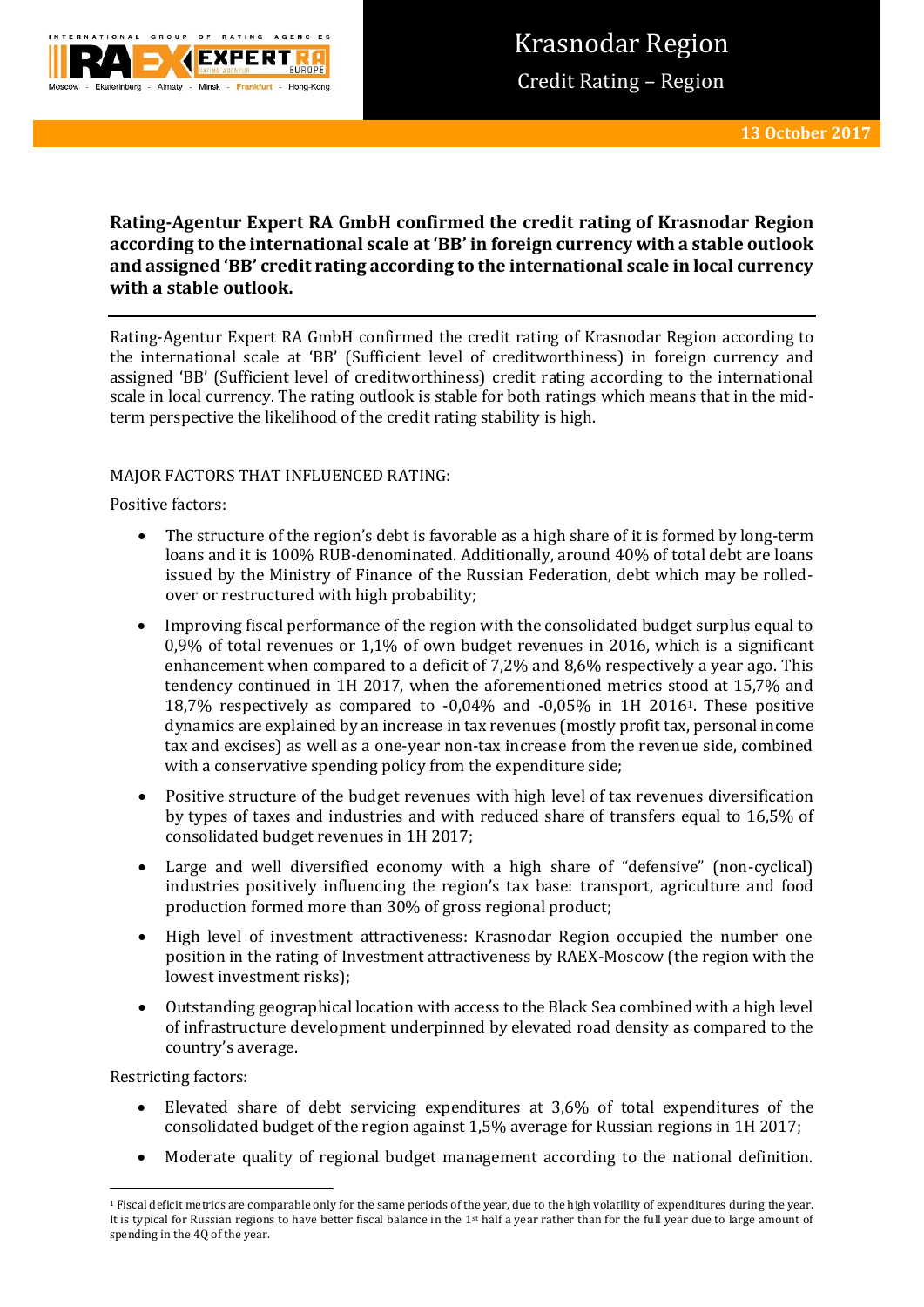

Krasnodar Region was described as a region with "proper quality of budget management" in the 2016 results according to the assessment by the Ministry of Finance of the Russian Federation2. However, it was included in the list of regions which violated the Russian budgetary regulation within the last year in regard to the issuance of new debt<sup>3</sup>;

- Negative dynamics of investments in fixed capital between 2014 and 2016 related to the end of the effect from the Olympics' related projects: the share of Krasnodar Region in total investments in Russia returned to its "pre-Olympic" values. However, in 1H 2017, the dynamics of investments showed negligible growth at 0,7% as compared to 4,8% on the country level;
- Moderate level of nominal wages combined with increasing share of "shadow" revenues in the structure of net personal income. The share of "other" income, which includes "hidden" revenues and remittances in national classification, increased from 34,8% in 2010 to 40,1% in 2014 and has a strong adverse effect on the personal income tax base;
- Elevated dependency ratio<sup>4</sup> at 77,4% in 2015 compared to an average of 74,0% for the country with growing trend over the last years, increases the risk of additional social expenditures.

### Negative factors:

- High debt load of the region, with the total amount of regional debt outstanding equal to RUB 143 bn as of 1H 2017 (the largest volume among all Russian regions) and the ratio of debt to total regional revenues and regional own revenues<sup>5</sup> at  $70\%$  and  $84\%$  respectively as compared to an average of 26% and 32% for all Russian regions, while debt to GRP stood at 7,8% in 2016;
- Unfavorable structure of budget expenditures with the share of CAPEX as low as 2,7% of consolidated budget expenditures in 1H 2017, compared to an average of 8,4% for all Russian regions. The substantially low share of CAPEX creates a narrow space to cut expenditures in case of a sharp drop in revenues and, therefore, increases the risk of debt growth.

### SENSITIVITY ASSESSMENT:

The following developments could lead to an upgrade:

- Further consolidation of the fiscal balance combined with a continued decrease of debt to total regional revenues and regional own revenues ratios;
- Significant improvement of the quality of regional budget management as assessed by the Federal authorities of the Russian Federation.

The following development could lead to a downgrade:

- Reverse trend in current fiscal consolidation process which would result in constantly widening fiscal deficits and government debt increases;
- Strong adverse changes in the structure of the regional debt by creditors with increasing share of short-term bank loans.

"Confirmation of credit rating of Krasnodar Region at 'BB' in foreign currency and assignment of 'BB' credit rating in local currency were driven by stable performance of key rating drivers. The rating assessment keeps being positively supported by the fiscal performance in 2016 and 1H

<sup>3</sup> Total amount of debt raising during 2016 exceeded the amount of debt redemption within the same year, which is considered as violation of current budget rules.

<sup>5</sup> Total regional revenues consist of tax, non-tax revenues and transfers from other levels of budgetary system; regional own revenues include only tax and non-tax revenues. The amount of debt as of 1 July 2017 was compared to correspondent revenues in 2016.

**<sup>.</sup>** <sup>2</sup> https://www.minfin.ru/ru/perfomance/regions/monitoring results/monitoring finance/

<sup>4</sup> Dependency ratio is a measure which shows the number of dependents (aged 0-14 and over the age of 65) to the total population aged from 15 to 64.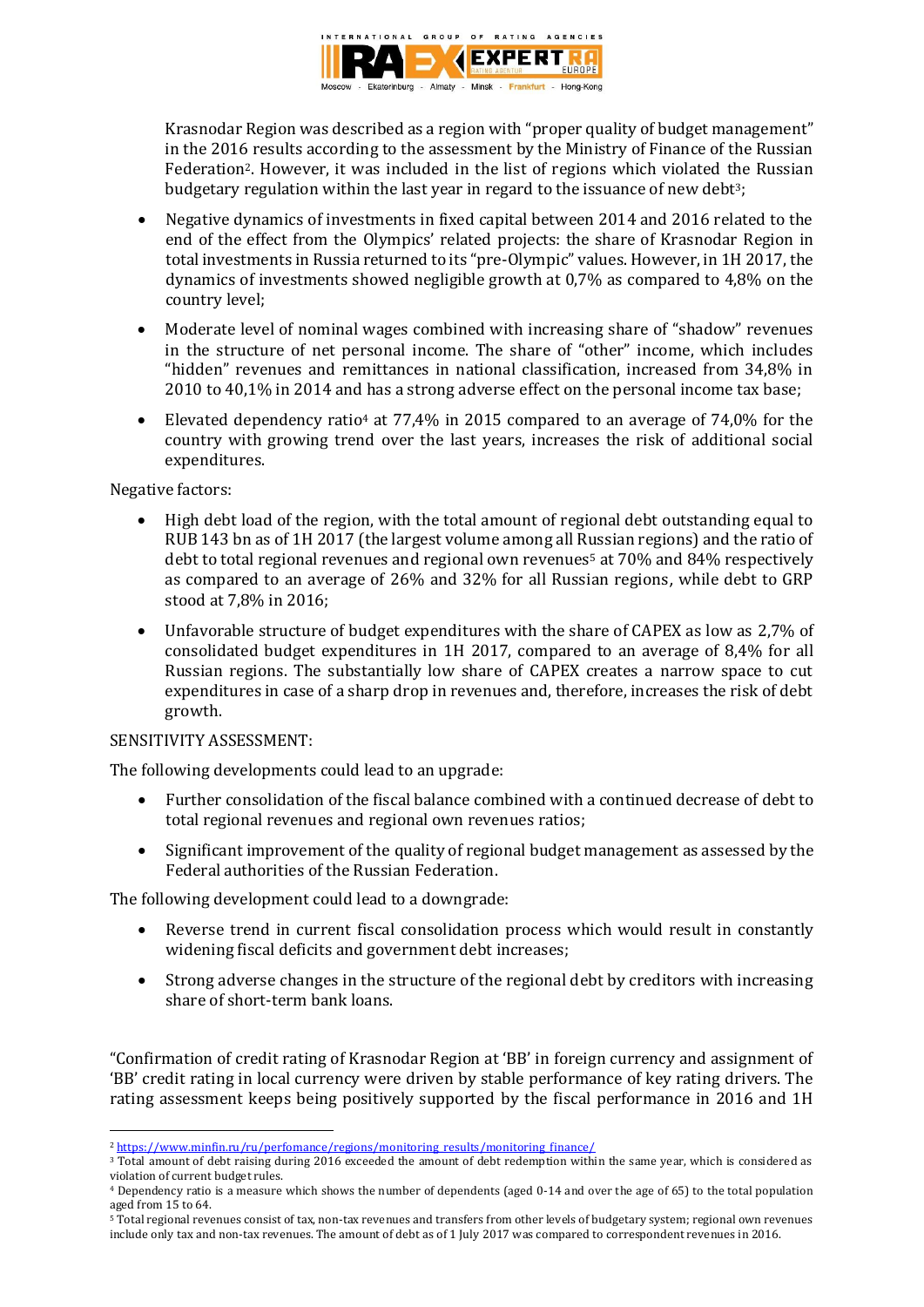

2017, current structure of government liabilities with a high share of budget loans, as well as by the favorable structure of budget's revenues showing reduced share of transfers and high level of tax revenues diversification. In addition, the large and well diversified economy of the region, as well as performance of key industries contributed favorably to the creditworthiness assessment.

However, the rating was restricted by high debt load of the region, as well as moderately low level of CAPEX in budget expenditures." – Clarified Vladimir Gorchakov, Rating Associate of Rating-Agentur Expert RA GmbH.

Responsible expert: Vladimir Gorchakov, Rating Associate of Rating-Agentur Expert RA GmbH Reviewer: Hector Alvarez, Rating Associate of Rating-Agentur Expert RA GmbH

Research report on the Krasnodar Region is available at: [https://raexpert.eu/reports/Research\\_report\\_Krasnodar\\_Region\\_13.10.2017.pdf](https://raexpert.eu/reports/Research_report_Krasnodar_Region_13.10.2017.pdf)

Next scheduled rating publication: TBD in December 2017.

For further information contact:

**Rating-Agentur Expert RA GmbH** Walter-Kolb-Strasse 9-11, 60594 Frankfurt am Main, Germany +49 (69) 3085-45-00 E-mail: [info@raexpert.eu](mailto:info@raexpert.eu) [www.raexpert.eu](http://raexpert.eu/)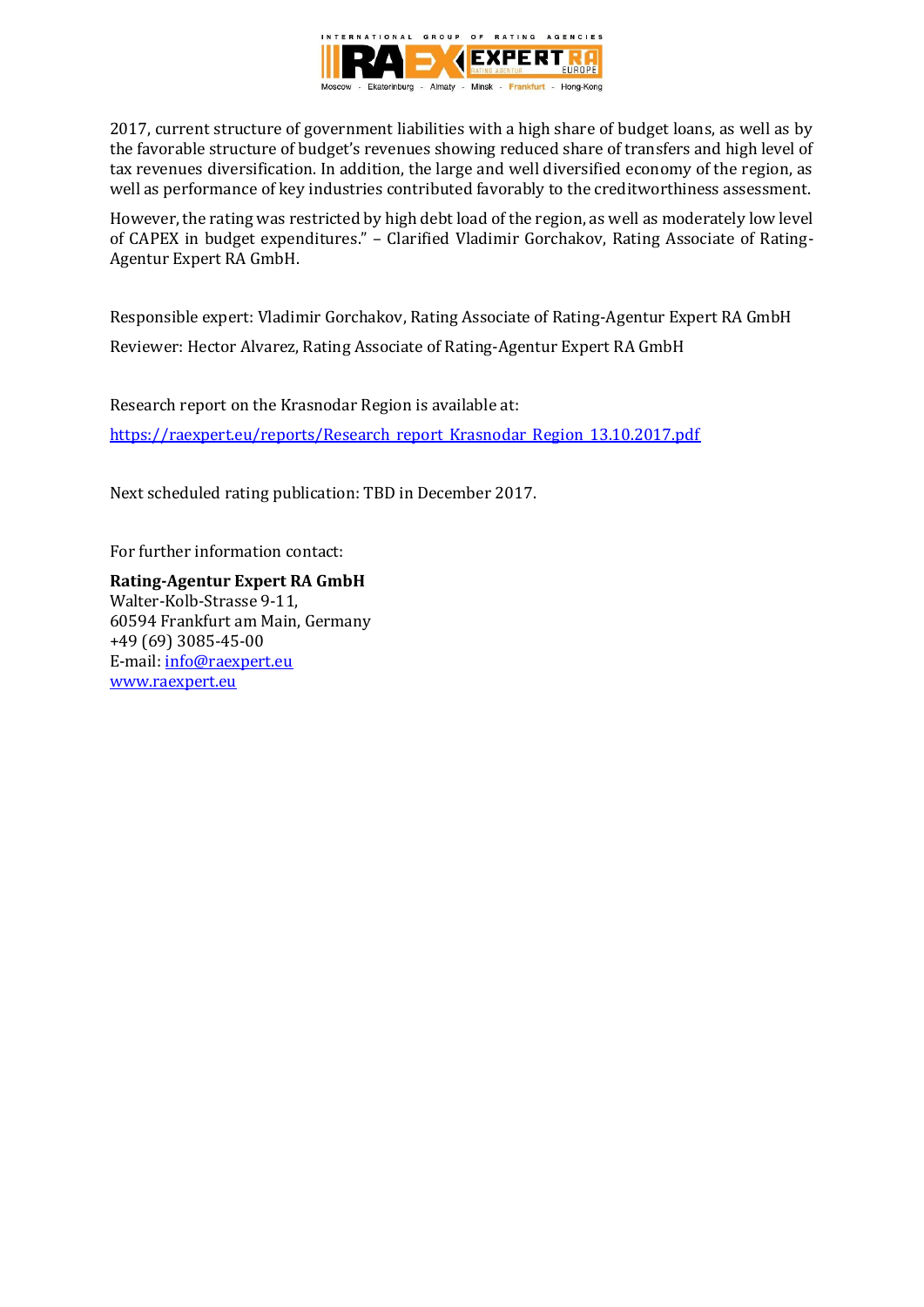

# RATING HISTORY:

| Date       | Review reason                     | <b>Rating Score</b> | Outlook |
|------------|-----------------------------------|---------------------|---------|
| 14.04.2017 | First assignment of the<br>rating | ΒB                  | Stable  |